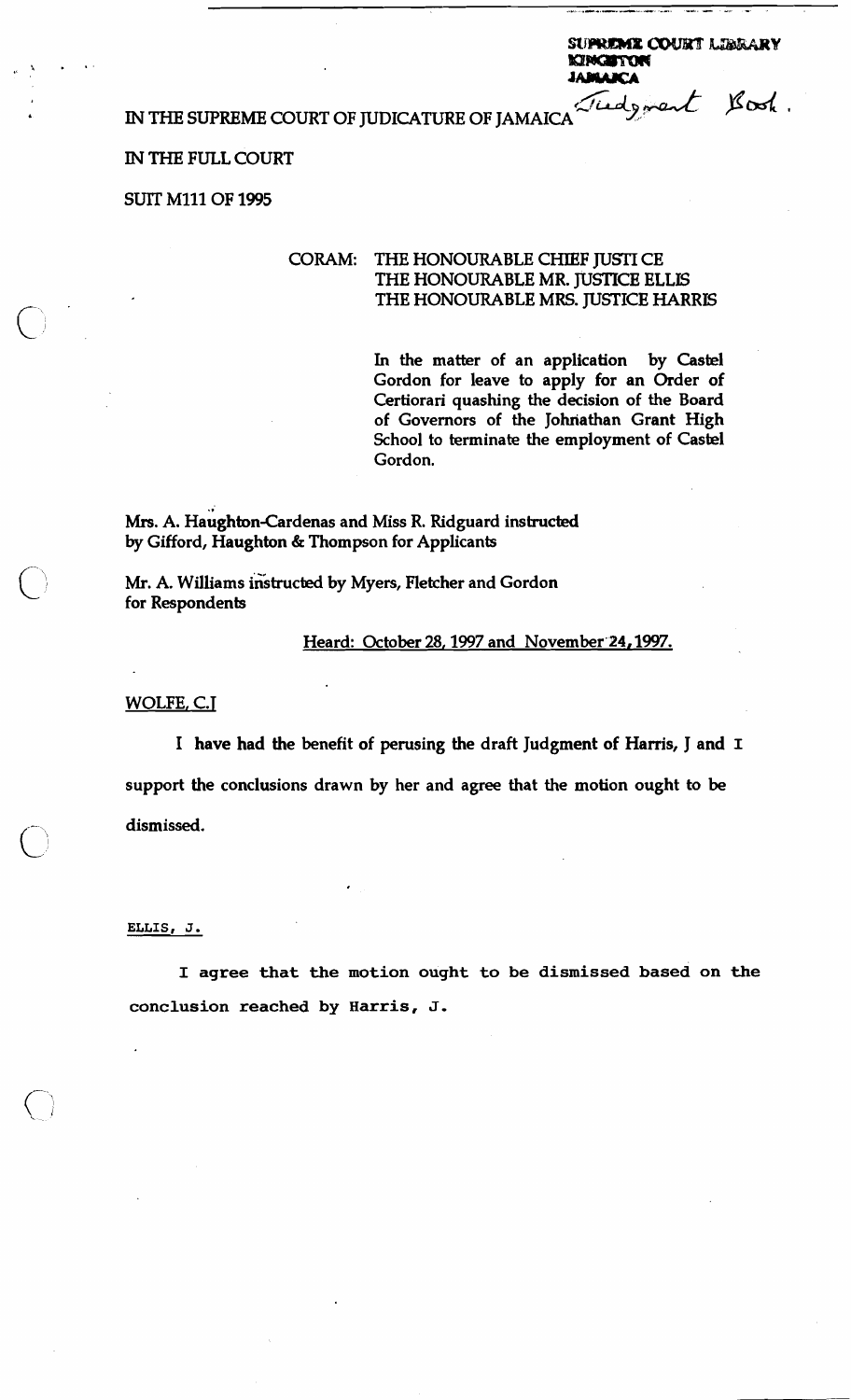## **HARRIS, J.**

On the 28th October, 1997 a Notice of Motion for an order for certiorari was listed before us. A preliminary point was taken by the attorney-at-law for the Respondent. The preliminary point succeeded and motion was dismissed. We promised to put our reasons in writing and now do so.

The applicant was a teacher at the Johnathan Grant High School. By an order contained in a letter dated the 26th July, 1994, his employment was terminated by the School's Board of Governors based on their findings of his being in dereliction of his duties and his absence from the island without permission. He contended that he had been wrongfully dismissed, as a result, he issued an ex parte summons on the 20th December 1995, by virtue of which he sought and obtained leave to apply to the full court for an order of certiorari to quash the order of the Board of Governors. An originating Notice of Motion was filed by him subsequent to the granting of order for leave.

Section 564(c) of the Judicature Civil Procedure Code, which governs the granting of leave to apply for an order of Certiorari, provides as follows:-

> **"Leave shall not be granted to apply for an order of certiorari to remove any judgment, order, conviction or other proceeding for the purpose of its being quashed, unless the application for leave is made not later than one month after the date of the proceedinq or such shorter period as may be prescribed by any enactment and where the proceedings is subject**  to appeal and a time is limited by **law of the bringlng of the appeal,**  the Judge may adjourn the application for leave until the appeal is determined or the time for appealing has expired. "

It is mandated by the foregoing provision than an application for leave to apply for an order of certiorari must be made within one month after the date of the proceeding which it is sought to quash. The decision of the School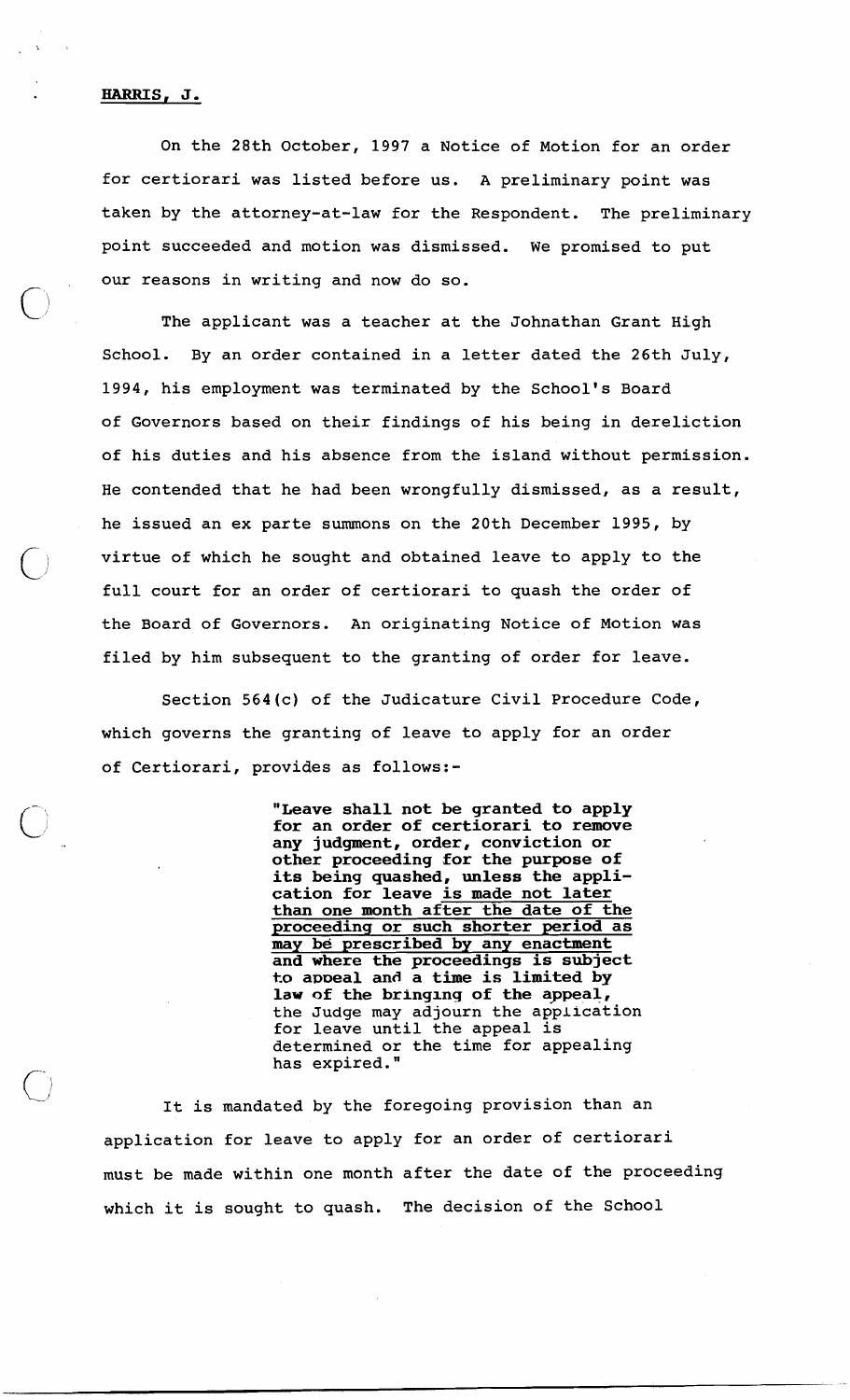Board was communicated to the applicant by letter dated 27th July 1994. Receipt of the letter was acknowledged on the 18th August 1994 as shown in his affidavit sworn on the 18th December, 1995. He would therefore have had knowledge of the order of his dismissal on the 18th August, 1994, the date on which he received the letter. Consequently, the time limit for the pursuit of his application for leave for an order to issue the writ or certorari would have commenced on the 18th August 1994 and would have expired thirty days thereafter, that is, on 17th September, 1994.

The application was not filed until 20th December, 1995, one year and three months after the applicant was informed of the decision of the School Board. Having failed to take necessary steps to present his application within the time prescribed by the Act, when he filed hissummons on 20th December, 1995, he had placed himself outside of the period within which he was entitled to have obtained the relief which he has sought.

 $\left($ 

Although an applicant is late in the presentation of an application for leave to apply for order of certiorari the court may extend the time within which to do so under Judicature Civil Procedure Code Section 676 which is expressed as follows:-

> **"The court shall have power to enlarge or abridge the time appointed by this Law, or fixed by any order enlarging time, for doing any act or taking any proceeding, upon such terms (if any) as the justice of the case may require; and any such enlargement may be ordered although the application for the same is not made until after the expiration of the time appointed or allowed."**

An applicant under S564(c) supra, who wishes to avail himself of the opportunity for such extension of time, must give notice to the party who would be affected if the order cahllenged were quashed and the court will extend the time if it is convinced that it is a proper case in which to do so. This is clearly demonstrated in the words of Lord Goddard,

 $3.$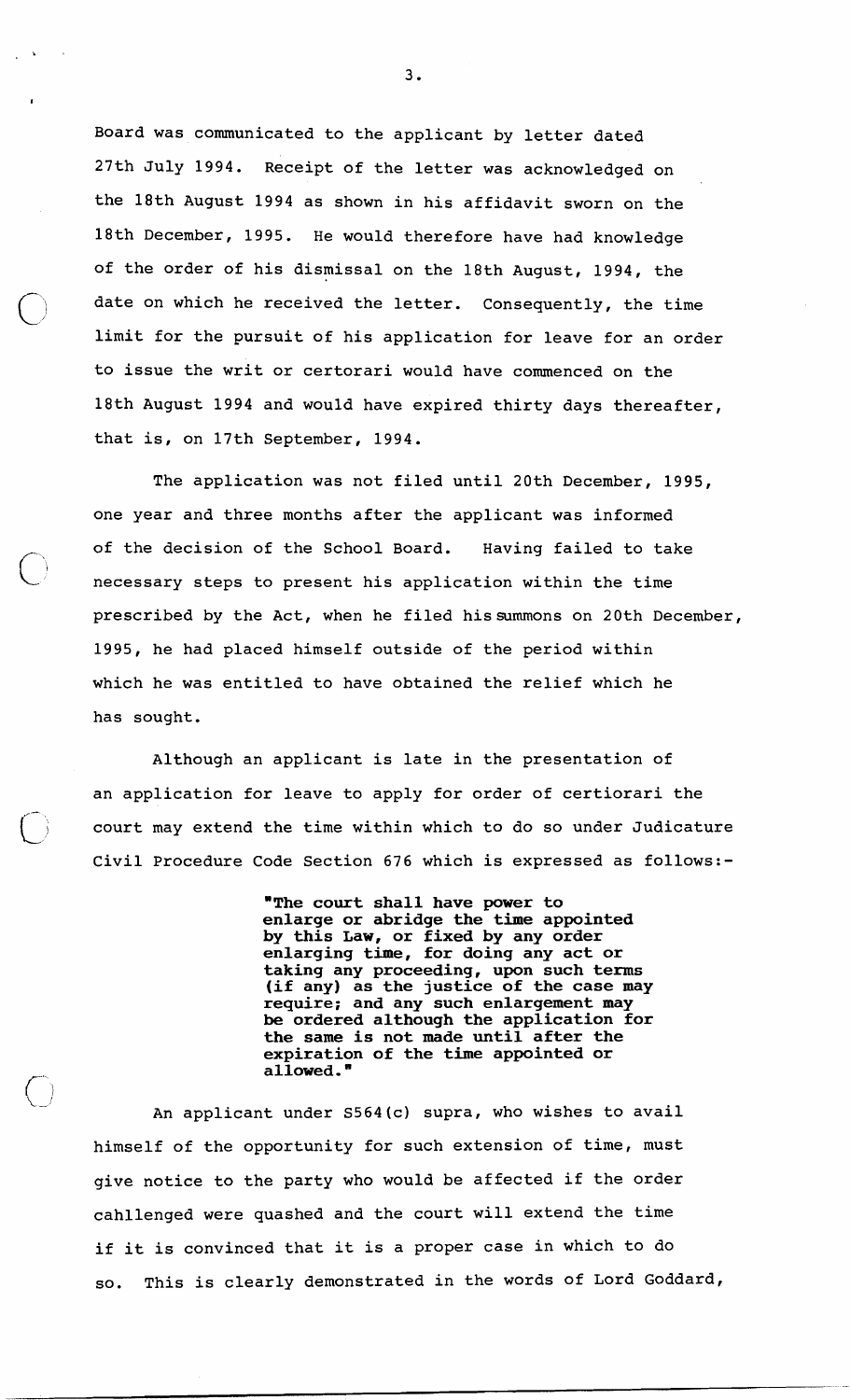C.J, in R. v. Ashford Kent Justice Ex parte Richley 1955 2 All Er 327 when he declared:-

> "Thus an applicant for extension of time limited by R.S.C. Order 59 r. 4(2) [which is substantially similar to J.C.P.C. 564(c)] must give notice to the person who in the ordinary way would be made respondent to the motion in order that he may be heard on the question whether or not it is a fit case in which to extend time."

In the matter under consideration, the applicant did not seek an extension of time to make his application. Additionally, there is no evidence that he had given to the Respondent notice of his intention to apply for leave to make application for order of certiorari. This he was required to do in order to enable the court to establish whether his case is a suitable one in which time should be extended.

 $\bigcap$ 

A further procedural irregularity which ought to be mentioned is the fact that, although leave had been granted to the applicant he failed to comply with Judicature Civil Procedure Code Section 564 **D(2)** which reads:

### "Unless the notice or summons is filed with fourteen days after leave has been granted the leave shall lapse. "

Leave to apply for the order of certiorari was granted on July loth, 1996 and proceeding on the premise that the granting of leave had been regularly obtained, a Notice of Motion should have been filed on or before the 25th July, 1996 but was however filed on 10th February 1997, a date which far exceeded the 14 days limited for its filing. The leave granted would have lapsed'by the 25th July, 1996.

There has been non-compliance on the part of the applicant in making his application for leave to apply for an order of certiorari within one month of the decision of the School Board, which is sought to be quashed. No application for extension